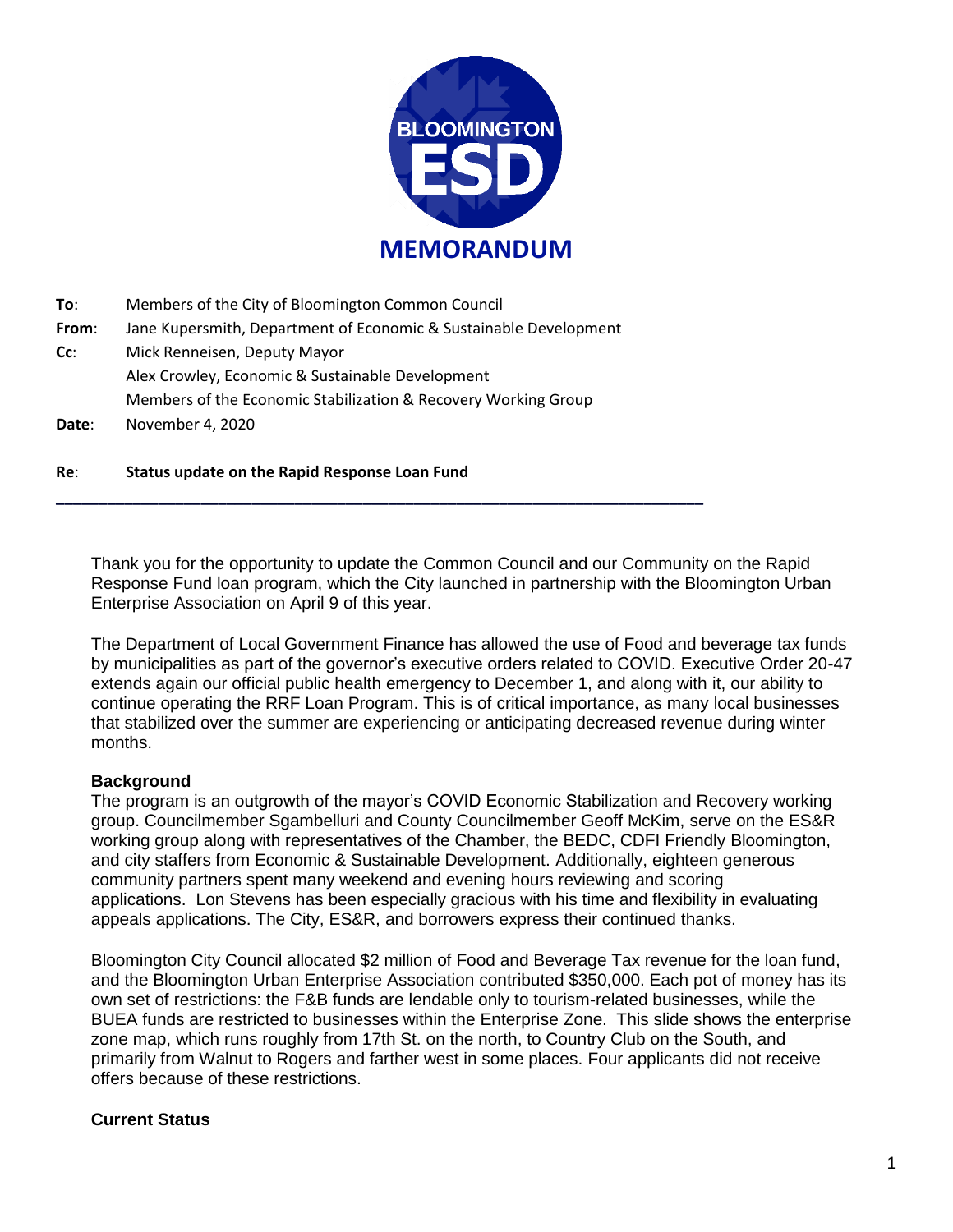The current status snapshot looks fairly similar to when we last presented an update. You can see that the abandon rate is high at 144 of 215 applications or 64%.

- Anecdotal feedback is that businesses were uncomfortable sharing the amount of detail in the loan application, whether with the City directly or the reviewer committee, which is comprised of community members.
- Some borrowers ended up getting PPP and didn't need RRF. The PPP was cheaper to borrower or grant money, and the Economic Injury Disaster Loan (EIDL) has much lengthier repayment schedules.
- Some applicants didn't want to pay any interest, and others believed the City should have been offering small business support in the form of grants rather than loans.

The City has funded two new loans in the last month and processed two loans for additional amounts. We also know that two additional borrowers will be requesting increases this month.

To date the City has loaned via the RRF \$1,760,770 to 62 borrowers, \$1,466,600 of which is from the F&B tax fund, and of which \$50,000 was repaid. \$294,170 of the total loaned amount is from BUEA, of which \$50,000 was repaid. This leaves a total of \$583,400 in the F&B category of funds and \$105,830 in the BUEA category.

# **Borrower Demographics**

The Council and city staff are focused on borrower demographics to support monitor our distribution of these funds. Of 62 loans issued,

6 or 9.7% were for Black-owned businesses; 5 or 8.1% were for Asian-owned businesses; 2 or 3.2 % were for other folks who were not represented by the listed options; 3 or 4.8% of recipients preferred not to report a racial identity; 46 or 74.2% were White-owned businesses.

91.9% of borrowers identify as Non-Hispanic or Latin-X and 8.1% of borrowers identify as Hispanic or Latin-X.

- In terms of gender, borrowers represent 30 woman-led businesses 2 non-binary or genderqueer-led businesses 2 business owners prefer not to say
- 1 answered both, which I believe means it is a partnership
- 2 borrowers preferred not to answer
- 1 business owner identified as disabled
- 1 business owner identified as an immigrant
- 1 business owner identified as a veteran

## **Borrower Feedback**

Finally, I wanted to take the time to pass along feedback from borrowers. Business somewhat stabilized over the summer as consumer confidence increased alongside a mask mandate, increased availability of testing, and better information about COVID-19 transmission and prevention. Additionally, businesses offered alternatives, with the support of the City, to traditional models with outdoor dining via street closures and parklets. However going into the winter, businesses are very concerned about decreased revenue and the potential of new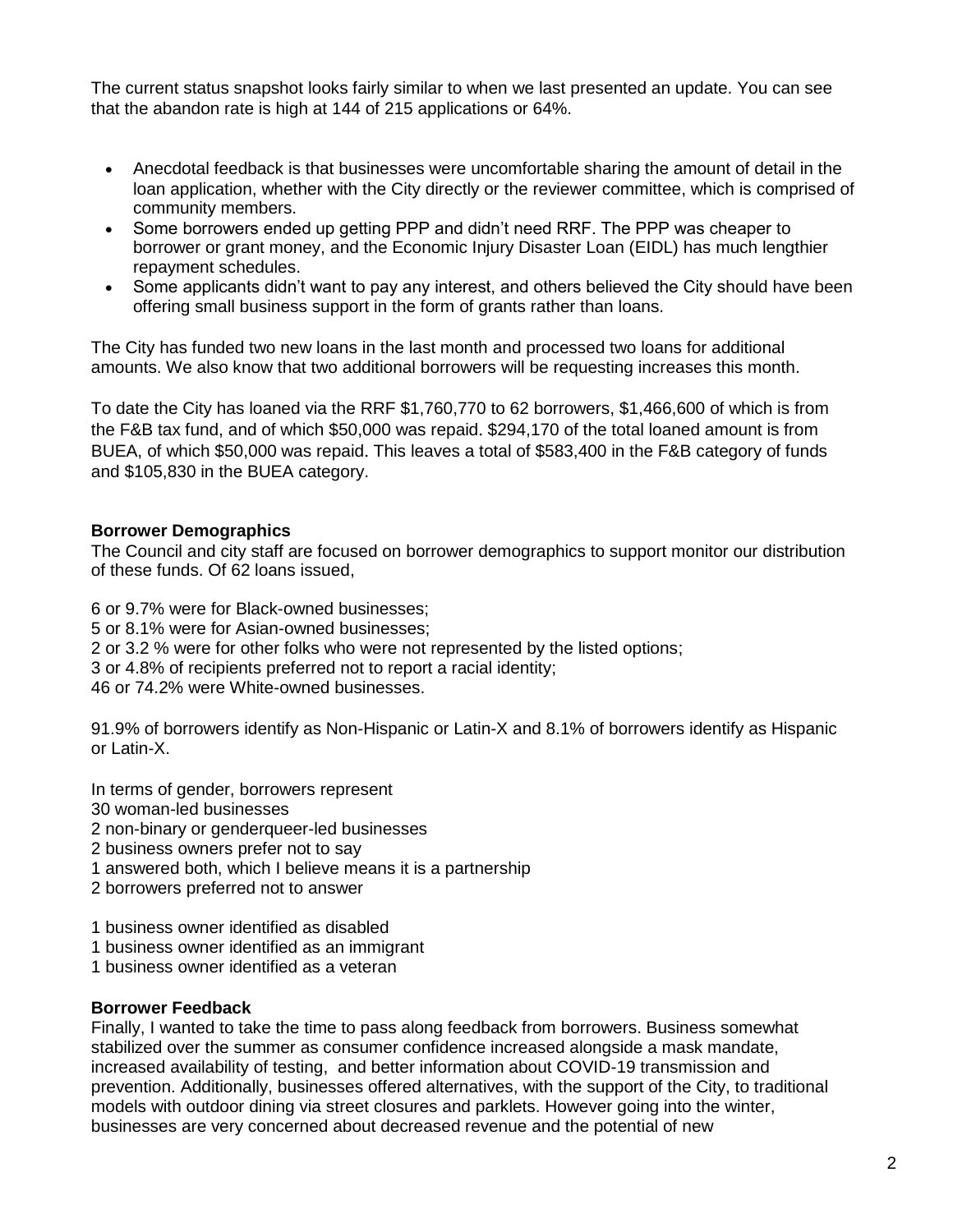shutdowns. Entertainment venues report a unique challenge given that their business model relies on large gatherings and booking (and paying for) artists in advance. Restaurants also face a particular challenge in that diners have not yet returned indoors while weather grows colder.

Generally speaking, borrowers are grateful for the support of the RRF Loan program. Some have even been able to use the funds to foster growth rather than just stabilization. The following are unedited testimonials from businesses who were willing to share feedback.

### **Business testimonials:**

\_\_\_\_\_\_\_\_

By Hand Gallery, Suzanne Halvorson: Please share with the Common Council on Wednesday that I can honestly say on behalf of By Hand Gallery if we had not received a PPP Grant and the City of Bloomington's Emergency Relief Loan, we would not have been able to survive the Pandemic shut down and subsequent slow down in customer traffic. After being in business in downtown Bloomington for 41 years, it would be tragic to have to close our doors because of this public health threat. We are doing everything we possibly can such as raising our monthly membership dues to keep going. By Hand Gallery is hoping for more government support, as we will not know until after the holidays if our business is sustainable. We will have increased expenses for payroll, as all but one of our members is over 65 and not able to volunteer during the holidays as we usually do. We have added an e-commerce site, but it is hard to find the funds to promote it.

**That's the Rub, Jim Klepinger:** That's the Rub has been open at about 35%-40% capacity since June. It's been tough, but we are continuing operations and scraping by. Our hope is that repayment will be delayed until all of this is behind us as with winter coming up we are expecting another shutdown (we're service-based, so we can't sell massage online). That said, we remain optimistic and are expecting reasonable progression until people are more willing to venture out and be touched again."

**In Bloom, JR Ricker:** To provide some context for how inBloom is using our RRF assistance: as a small business owner, last year I decided to pay myself very little money and pour the earnings from the business back into the juice bar and open up our own shop. That worked great, until COVID hit and we were not able to secure as much \$\$ from a PPP loan as we'd like (our payroll was lower since it included a small salary for me, the owner, and our part time labor). If I would have paid myself a full salary, our PPP loan amount would have likely been higher.

With that said, the original RRF loan helped get us through slower months when students were gone to continue paying our employees. We're in a healthy place financially to continue paying our employees through what will inevitably be a slower winter AND we're still progressing forward with the future of inBloom. Rather than staying content with where we are, we are planning on making some big changes this winter to purchase new equipment and start a new menu that includes a fully online experience for customers. This is where we hope to direct the additional loan amount from the RRF.

**Razor's Image Kristi and Aaron Brown**: This loan has literally saved our business during the stayat-home orders and through the reopening phase. There would have been no way we could have survived without this support. As winter approaches and the numbers are rising again, we are fearful of another shutdown. We prioritize health and safety over money, however, that doesn't make it easier to sleep when you worry about bills piling up and providing for your family's basic needs.

Looking ahead, we are able to budget for repayment of the loan but are nervous regarding the general operating cost of business through the pandemic. The expense of cleaning supplies is nearly quadruple 2019 expenses. This is our new normal. We lose income on time in that we must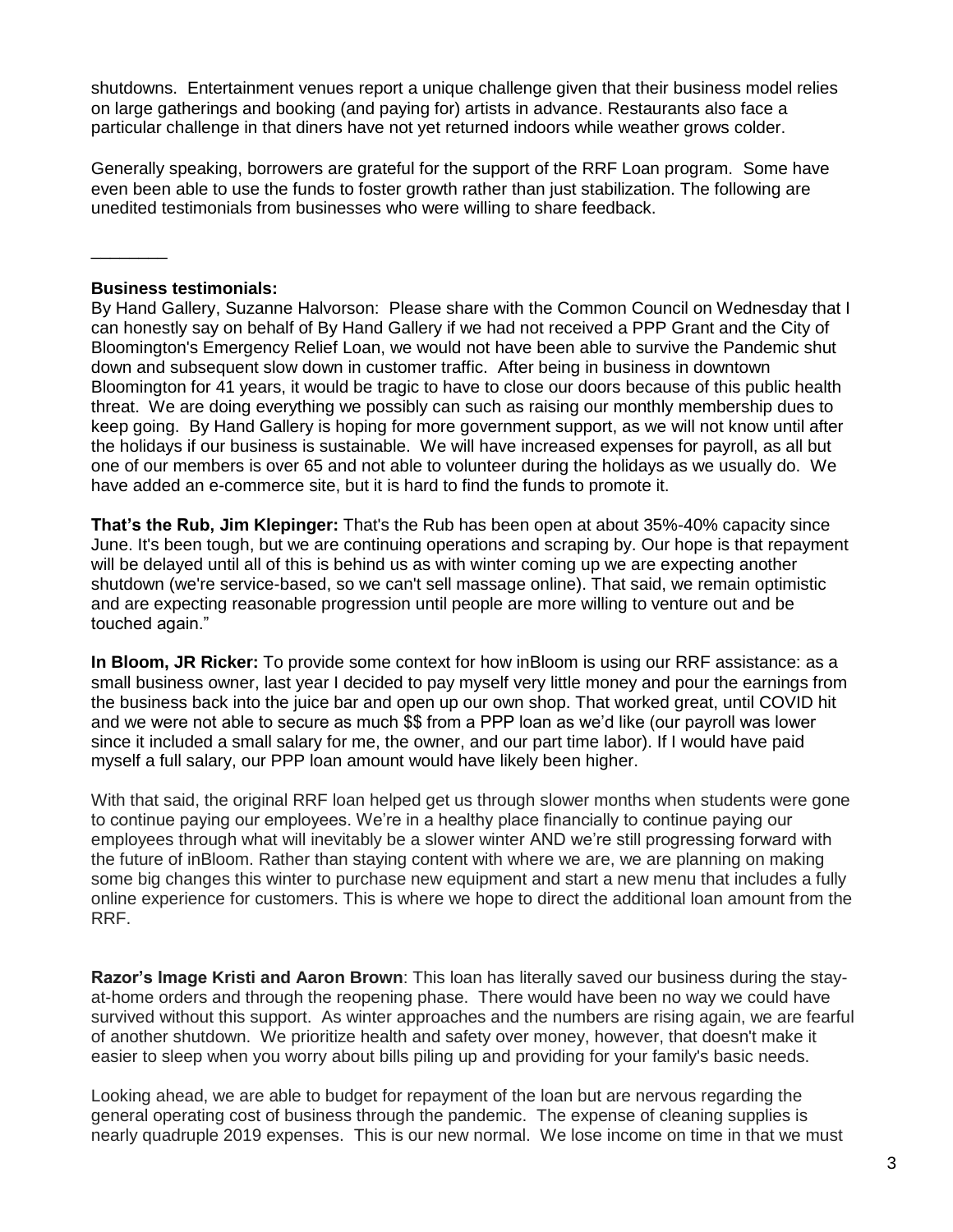space out appointments to allow adequate time to sanitize everything between clients. Keeping proper social distance means that we must space out our staff to every-other-station, so we are unable to bring on any more staff. We have the capacity to hire 4 more barbers/stylists but due to distancing we cannot at this time. That is commission lost on 4 additional workers that we could have. This pandemic is halting the growth of our business.

We are committed to the health and safety of our staff and clients, and remaining open as long as it is deemed safe enough to do so. The loan we were given carried us through the first shutdown and recovery. We are most grateful for the city's support of the livelihood of small businesses.

## **B-Town Diner, Meranda Shipley-Bush:**

To Whom It May Concern At The CIty Of Bloomington,

My name is Meranda Shipley-Bush. I own B-Town Diner here in town. This place is my pride and joy. You see, the previous owner and I worked for months to get this place open. He dealt with the paperwork side of things, whereas I spent day in and day out in the building prepping it to greet guests (it needed alot!) The preopen took about 3 months of hard labor, sometimes being here 60 hours a week. Putting so much work into something and then watching come together and even flourish, is a sense of deep pride.

March 4th, 2014 we opened the doors and hope to never close them(Again;). I've been in every role over the years, and have mastered the art of cooking, cleaning, painting, serving, some plumbing, and even laying tile!

In the summer of 2018 I took a break from the diner to open a small CBD Dispensary in Ellettsville, three months later Chris asked me if I wanted to buy the place. I thought about it for a while and talked it over with my husband and after much thought I decided to take it on. Included in many other "pros", after paying the diner off, our family would be in a much better place financially.

On January 1st 2019 after all my years of dedication I came back, not as the GM, but as the Owner. Over the first year I struggled with learning the logistics of things like taxes and licensing and paying down the purchase agreement week by week. At the home stretch of closing our first year and the end to the weekly purchase payments, things were looking bright for our future. This was going to be our year, I'm in the swing of running the business completely, the diners paid for, and I hoped to find a new GM to share in my many tasks.

In November I started to see the situation happening overseas. My husband and I acknowledged we, in the United States, were going to have some problems. I have to say, I never foresaw just how catastrophic that this would turn out to be for the world or personally.

Early March came and by then I was resigned that we would be closed. I was already prepping staff and thinking about how we'd make this work for everyone. Owning a small business like this and also having just paid it off is/was like living paycheck to paycheck so when our means of living was taken away I was frantically searching out help for people/businesses like myself. I checked the SBA website every day to see if we had finally been declared a disaster zone so I could fill out the COVID Loan Relief application.

When it finally opened up for us I quickly went through it and got it sent in with all the documentation. While the long wait time began, I was concerned about a particular question on the application. It questioned along the lines of "have you ever or are you currently involved in the criminal justice system for a felony crime"